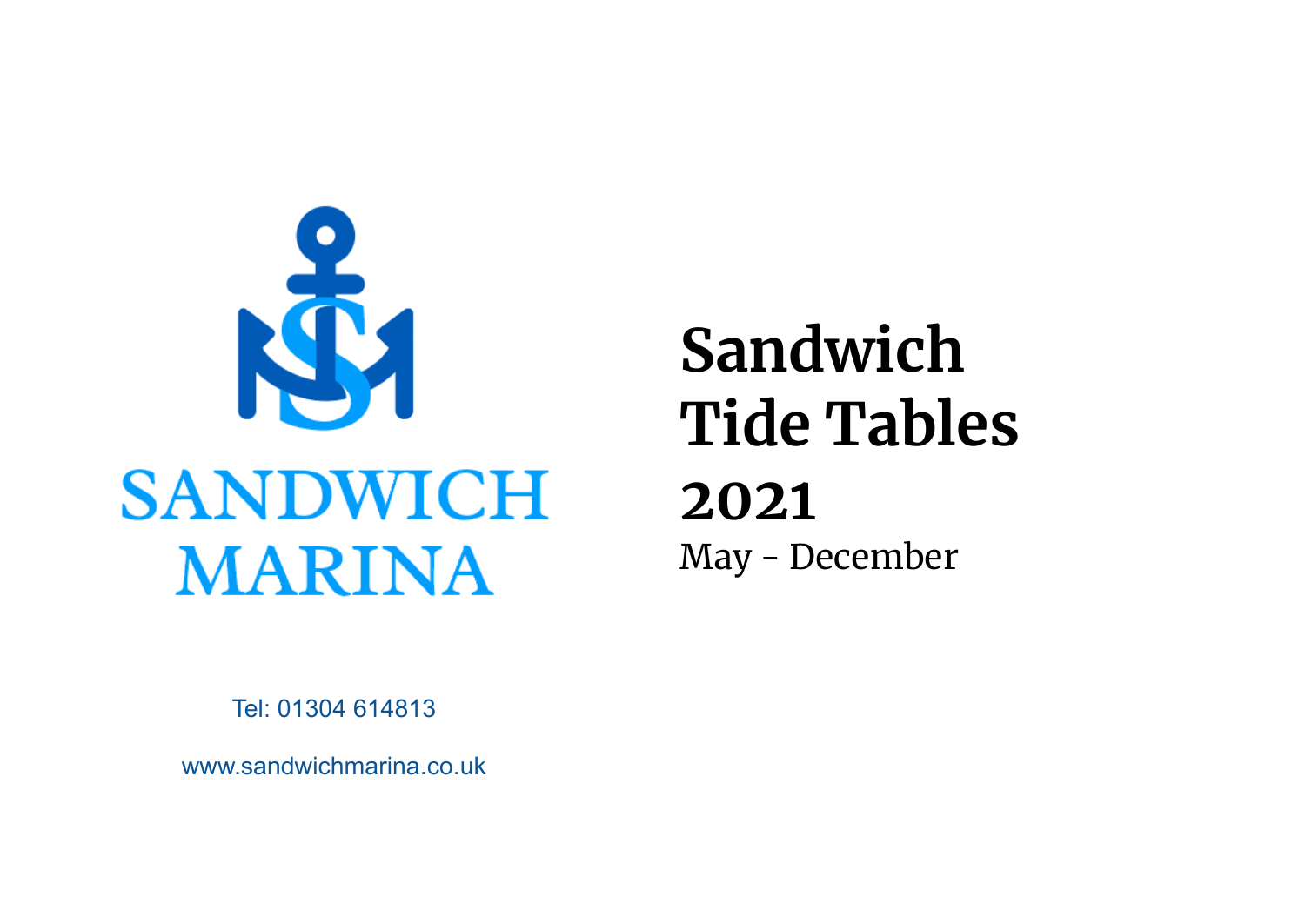#### **May**

| <b>Date</b> | <b>Day</b> | <b>HW</b><br><b>Sandwich</b> | <b>HW</b><br><b>Sandwich</b> | <b>Height, meters</b><br><b>Dover</b> |
|-------------|------------|------------------------------|------------------------------|---------------------------------------|
|             | 1 Sat      | 03:29                        | 15:54                        | 6.7                                   |
|             | 2 Sun      | 04:21                        | 16:48                        | 6.4                                   |
|             | 3 Mon      | 05:20                        | 17:50                        | 5.9                                   |
|             | 4 Tue      | 06:29                        | 19:00                        | 5.5                                   |
|             | 5 Wed      | 07:58                        | 20:26                        | 5.3                                   |
|             | 6 Thu      | 09:42                        | 21:51                        | 5.5                                   |
|             | 7 Fri      | 10:43                        | 22:48                        | 5.8                                   |
|             | 8 Sat      | 11:27                        | 23:32                        | 6.1                                   |
|             | 9 Sun      | 12:03                        | $\overline{\phantom{a}}$     | 6.3                                   |
|             | 10 Mon     | 00:11                        | 12:36                        | 6.4                                   |
|             | 11 Tue     | 00:47                        | 13:07                        | 6.4                                   |
|             | 12 Wed     | 01:21                        | 13:38                        | 6.4                                   |
|             | $13$ Thu   | 01:51                        | 14:08                        | 6.3                                   |
|             | 14 Fri     | 02:16                        | 14:32                        | 6.2                                   |
|             | 15 Sat     | 01:36                        | 14:53                        | 6.2                                   |
|             | 16 Sun     | 03:00                        | 15:20                        | 6.1                                   |
|             | 17 Mon     | 03:33                        | 13:57                        | 5.9                                   |
|             | 18 Tue     | 04:16                        | 16:48                        | 5.7                                   |
|             | 19 Wed     | 05:14                        | 18:00                        | 5.4                                   |
|             | 20 Thur    | 06:56                        | 19:33                        | 5.4                                   |
|             | 21 Fri     | 08:21                        | 20:46                        | 5.6                                   |
|             | 22 Sat     | 09:24                        | 21:45                        | 5.9                                   |
|             | 23 Sun     | 10:17                        | 22:36                        | 6.3                                   |
|             | 24 Mon     | 11:05                        | 23:24                        | 6.6                                   |
|             | 25 Tue     | 11:50                        | $\overline{\phantom{0}}$     | 6.8                                   |
|             | 26 Wed     | 00:10                        | 12:35                        | 6.9                                   |
|             | 27 Thu     | 01:57                        | 13:21                        | 6.9                                   |
|             | 28 Fri     | 01:43                        | 14:07                        | 6.9                                   |
|             | 29 Sat     | 02:30                        | 14:54                        | 6.6                                   |
|             | 30 Sun     | 03:20                        | 15:44                        | 6.4                                   |
|             | 31 Mon     | 04:12                        | 16:36                        | 6.3                                   |

## **June**

| Date     | <b>Day</b> | <b>HW</b><br><b>Sandwich</b> | <b>HW</b><br><b>Sandwich</b> | <b>Height, meters</b><br><b>Dover</b> |
|----------|------------|------------------------------|------------------------------|---------------------------------------|
|          | 1 Tue      | 05:09                        | 14:32                        | 6.0                                   |
|          | 2 Wed      | 06:09                        | 18:31                        | 5.7                                   |
|          | 3 Thu      | 07:19                        | 19:39                        | 5.5                                   |
|          | 4 Fri      | 08:43                        | 20:55                        | 5.5                                   |
|          | 5 Sat      | 09:52                        | 22:00                        | 5.7                                   |
|          | 6 Sun      | 10:42                        | 22:52                        | 5.8                                   |
|          | 7 Mon      | 11:24                        | 23:36                        | 6.0                                   |
|          | 8 Tue      | 12:02                        |                              | 6.1                                   |
|          | 9 Wed      | 00:16                        | 12:37                        | 6.1                                   |
|          | 10 Thu     | 00:51                        | 13:11                        | 6.2                                   |
|          | $11$ Fri   | 01:24                        | 13:44                        | 6.2                                   |
|          | 12 Sat     | 01:53                        | 14:14                        | 6.2                                   |
|          | 13 Sun     | 02:22                        | 14:42                        | 6.2                                   |
|          | 14 Mon     | 02:52                        | 15:14                        | 6.1                                   |
|          | 15 Tue     | 03:27                        | 15:53                        | 6.1                                   |
|          | 16 Wed     | 04:10                        | 16:41                        | 6.0                                   |
|          | 17 Thu     | 05:03                        | 17:38                        | 5.8                                   |
| $18$ Fri |            | 06:09                        | 18:44                        | 5.8                                   |
|          | 19 Sat     | 07:26                        | 19:55                        | 5.8                                   |
|          | 20 Sun     | 08:40                        | 21:03                        | 5.9                                   |
|          | 21 Mon     | 09:42                        | 22:03                        | 5.9                                   |
|          | 22 Tue     | 10:38                        | 22:59                        | 6.4                                   |
|          | 23 Wed     | 11:31                        | 23:53                        | 6.5                                   |
|          | 24 Thu     | 12:23                        | н,                           | 6.6                                   |
| $25$ Fri |            | 00:46                        | 13:12                        | 6.6                                   |
|          | 26 Sat     | 01:37                        | 14:00                        | 6.6                                   |
|          | 27 Sun     | 02:25                        | 14:46                        | 6.6                                   |
|          | 28 Mon     | 03:13                        | 15:33                        | 6.6                                   |
|          | 29 Tue     | 04:01                        | 16:20                        | 6.4                                   |
|          | 30 Wed     | 04:50                        | 17:08                        | 6.2                                   |
|          |            |                              |                              |                                       |

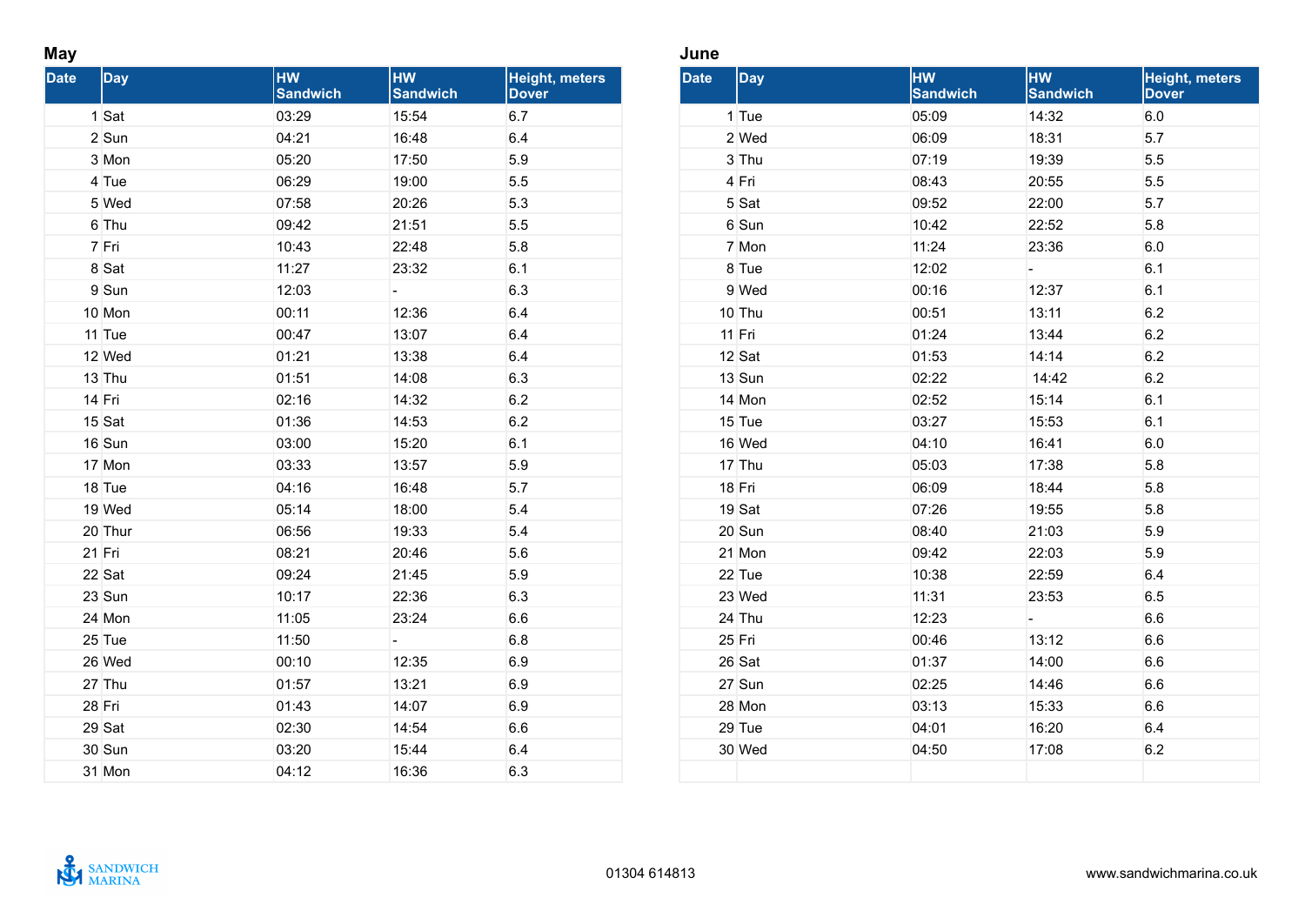#### **July**

| <b>Date</b> | Day      | <b>HW</b><br><b>Sandwich</b> | <b>HW</b><br><b>Sandwich</b> | <b>Height, meters</b><br><b>Dover</b> |
|-------------|----------|------------------------------|------------------------------|---------------------------------------|
|             | 1 Thu    | 05:41                        | 17:58                        | 6.0                                   |
|             | 2 Fri    | 06:36                        | 18:52                        | 5.7                                   |
|             | 3 Sat    | 07:37                        | 19:54                        | 5.5                                   |
|             | 4 Sun    | 08:44                        | 21:01                        | 5.5                                   |
|             | 5 Mon    | 09:47                        | 22:04                        | 5.5                                   |
|             | 6 Tue    | 10:41                        | 22:57                        | 5.7                                   |
|             | 7 Wed    | 11:28                        | 23:43                        | 5.7                                   |
|             | 8 Thu    | 12:09                        | -                            | 5.9                                   |
|             | 9 Fri    | 00:23                        | 12:46                        | 6.1                                   |
|             | 10 Sat   | 00:59                        | 13:21                        | 6.2                                   |
|             | 11 Sun   | 01:34                        | 13:55                        | 6.3                                   |
|             | 12 Mon   | 02:08                        | 14:28                        | 6.3                                   |
|             | 13 Tue   | 02:42                        | 15:04                        | 6.4                                   |
|             | 14 Wed   | 10:23                        | 22:49                        | 6.0                                   |
|             | 15 Thu   | 03:58                        | 16:24                        | 6.3                                   |
|             | 16 Fri   | 04:43                        | 17:12                        | 6.2                                   |
|             | 17 Sat   | 05:35                        | 18:07                        | 6.1                                   |
|             | 18 Sun   | 06:37                        | 19:12                        | 5.9                                   |
|             | 19 Mon   | 07:54                        | 20:25                        | 5.8                                   |
|             | 20 Tue   | 09:14                        | 21:40                        | 5.9                                   |
|             | 21 Wed   | 10:23                        | 22:49                        | 6.0                                   |
|             | 22 Thu   | 11:24                        | 23:52                        | 6.2                                   |
|             | 23 Fri   | 12:20                        | 4                            | 6.4                                   |
|             | 24 Sat   | 00:48                        | 13:09                        | 6.5                                   |
|             | 25 Sun   | 01:37                        | 13:54                        | 6.6                                   |
|             | 26 Mon   | 02:21                        | 14:35                        | 6.7                                   |
|             | 27 Tue   | 03:03                        | 15:17                        | 6.7                                   |
|             | 28 Wed   | 03:43                        | 15:58                        | 6.6                                   |
|             | $29$ Thu | 04:24                        | 16:39                        | 6.4                                   |
|             | 30 Fri   | 05:06                        | 17:20                        | 6.1                                   |
|             | 31 Sat   | 05:51                        | 18:05                        | 5.8                                   |

## **August**

| <b>Date</b> | <b>Day</b> | <b>HW</b><br><b>Sandwich</b> | <b>HW</b><br><b>Sandwich</b> | <b>Height, meters</b><br><b>Dover</b> |
|-------------|------------|------------------------------|------------------------------|---------------------------------------|
|             | 1 Sun      | 06:43                        | 18:58                        | 5.5                                   |
|             | 2 Mon      | 07:45                        | 20:02                        | 5.3                                   |
|             | 3 Tue      | 05:54                        | 21:13                        | 5.2                                   |
|             | 4 Wed      | 10:00                        | 22:18                        | 5.4                                   |
|             | 5 Thu      | 10:56                        | 23:13                        | 5.5                                   |
|             | 6 Fri      | 11:43                        | 23:57                        | 5.9                                   |
|             | 7 Sat      | 12:22                        |                              | 6.1                                   |
|             | 8 Sun      | 00:36                        | 12:58                        | 6.3                                   |
|             | 9 Mon      | 01:13                        | 13:33                        | 6.4                                   |
|             | 10 Tue     | 01:49                        | 14:09                        | 6.4                                   |
|             | 11 Wed     | 02:24                        | 14:44                        | 6.7                                   |
|             | $12$ Thu   | 02:59                        | 15:22                        | 6.7                                   |
|             | $13$ Fri   | 03:37                        | 16:02                        | 6.7                                   |
|             | 14 Sat     | 04:19                        | 16:46                        | 6.5                                   |
|             | 15 Sun     | 05:06                        | 17:37                        | 6.2                                   |
|             | 16 Mon     | 06:04                        | 18:40                        | 5.9                                   |
|             | $17$ Tue   | 07:22                        | 20:02                        | 5.6                                   |
|             | 18 Wed     | 08:59                        | 21:36                        | 5.6                                   |
|             | 19 Thu     | 10:18                        | 22:54                        | 5.8                                   |
| 20 Fri      |            | 11:24                        | 23:59                        | 6.1                                   |
|             | $21$ Sat   | 12:17                        |                              | 6.4                                   |
|             | 22 Sun     | 00:50                        | 13:01                        | 6.5                                   |
|             | 23 Mon     | 01:32                        | 13:41                        | 6.7                                   |
|             | 24 Tue     | 02:09                        | 14:18                        | 6.8                                   |
|             | 25 Wed     | 02:43                        | 14:55                        | 6.8                                   |
|             | 26 Thu     | 03:17                        | 15:31                        | 6.7                                   |
|             | $27$ Fri   | 03:51                        | 16:05                        | 6.5                                   |
|             | 28 Sat     | 04:25                        | 16:37                        | 6.2                                   |
|             | 29 Sun     | 05:00                        | 17:10                        | 5.9                                   |
|             | 30 Mon     | 05:41                        | 17:15                        | 5.5                                   |
|             | 31 Tue     | 06:49                        | 19:11                        | 5.2                                   |

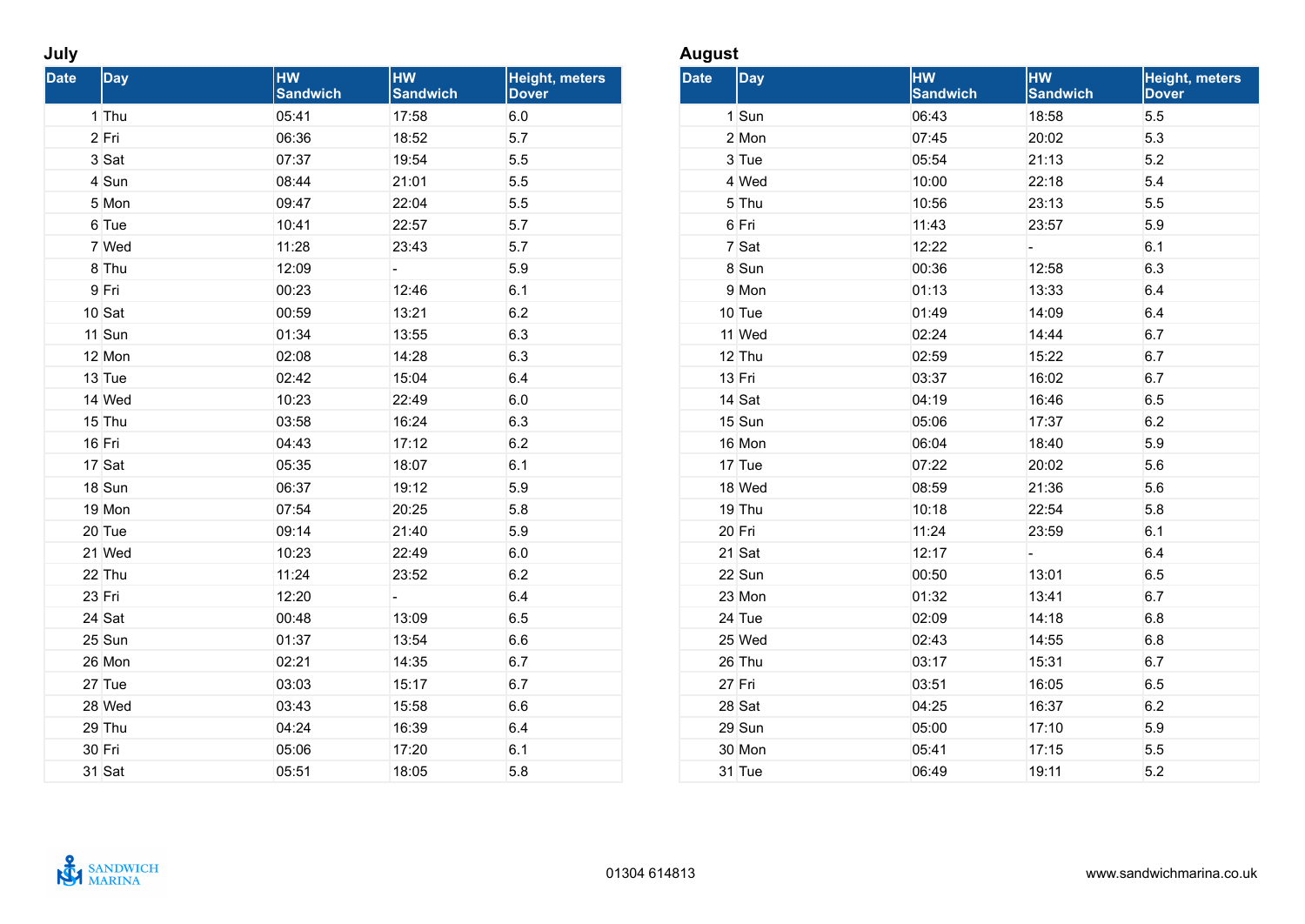# **September**

| <b>Date</b> | <b>Day</b> | <b>HW</b><br><b>Sandwich</b> | <b>HW</b><br><b>Sandwich</b> | <b>Height, meters</b><br><b>Dover</b> |
|-------------|------------|------------------------------|------------------------------|---------------------------------------|
|             | 1 Wed      | 08:09                        | 20:33                        | 5.9                                   |
|             | $2$ Thu    | 09:22                        | 21:46                        | 5.2                                   |
|             | 3 Fri      | 10:25                        | 22:45                        | 5.5                                   |
|             | 4 Sat      | 11:14                        | 23:31                        | 5.9                                   |
|             | 5 Sun      | 11:54                        | $\blacksquare$               | 6.2                                   |
|             | 6 Mon      | 00:11                        | 12:31                        | 6.5                                   |
|             | 7 Tue      | 00:48                        | 13:07                        | 6.7                                   |
|             | 8 Wed      | 01:24                        | 13:44                        | 6.9                                   |
|             | 9 Thu      | 02:00                        | 14:20                        | 7.0                                   |
|             | 10 Fri     | 02:35                        | 14:58                        | 7.0                                   |
|             | 11 Sat     | 03:13                        | 14:38                        | 6.9                                   |
|             | 12 Sun     | 03:55                        | 16:22                        | 6.6                                   |
|             | 13 Mon     | 04:42                        | 17:13                        | 6.2                                   |
|             | 14 Tue     | 05:42                        | 18:21                        | 5.8                                   |
|             | 15 Wed     | 07:07                        | 19:54                        | 5.4                                   |
|             | 16 Thu     | 08:49                        | 21:38                        | 5.4                                   |
|             | $17$ Fri   | 10:14                        | 23:00                        | 5.8                                   |
|             | 18 Sat     | 11:17                        | 23:57                        | 6.1                                   |
|             | 19 Sun     | 12:05                        | $\blacksquare$               | 6.4                                   |
|             | 20 Mon     | 00:40                        | 12:44                        | 6.6                                   |
|             | 21 Tue     | 01:15                        | 13:20                        | 6.8                                   |
|             | 22 Wed     | 01:46                        | 13:56                        | 6.8                                   |
|             | 23 Thu     | 02:16                        | 14:29                        | 6.8                                   |
|             | 24 Fri     | 02:47                        | 15:01                        | 6.7                                   |
|             | 25 Sat     | 03:17                        | 15:29                        | 6.5                                   |
|             | 26 Sun     | 03:42                        | 15:49                        | 6.2                                   |
|             | 27 Mon     | 04:03                        | 16:13                        | 5.9                                   |
|             | 28 Tue     | 04:29                        | 16:48                        | 5.7                                   |
|             | 29 Wed     | 05:11                        | 17:51                        | 5.1                                   |
|             | 30 Thu     | 07:27                        | 20:01                        | 5.1                                   |
|             |            |                              |                              |                                       |

# **October**

| <b>Date</b> | <b>Day</b> | <b>HW</b><br><b>Sandwich</b> | <b>HW</b><br><b>Sandwich</b> | Height, meters<br><b>Dover</b> |
|-------------|------------|------------------------------|------------------------------|--------------------------------|
|             | 1 Fri      | 08:46                        | 21:15                        | 5.2                            |
|             | 2 Sat      | 09:50                        | 22:14                        | 5.6                            |
|             | 3 Sun      | 10:40                        | 23:02                        | 6.2                            |
|             | 4 Mon      | 11:22                        | 23:43                        | 6.4                            |
|             | 5 Tue      | 12:01                        |                              | 6.6                            |
|             | 6 Wed      | 00:20                        | 12:38                        | 6.9                            |
|             | 7 Thu      | 00:57                        | 13:16                        | 7.0                            |
|             | 8 Fri      | 01:33                        | 13:54                        | 7.1                            |
|             | 9 Sat      | 02:10                        | 14:33                        | 7.1                            |
|             | 10 Sun     | 02:50                        | 15:15                        | 6.9                            |
|             | 11 Mon     | 03:34                        | 16:01                        | 6.6                            |
|             | 12 Tue     | 04:25                        | 15:58                        | 6.1                            |
|             | 13 Wed     | 05:31                        | 16:13                        | 5.8                            |
|             | 14 Thu     | 06:56                        | 18:49                        | 5.4                            |
|             | 15 Fri     | 08:34                        | 21:36                        | 5.4                            |
|             | 16 Sat     | 09:57                        | 22:49                        | 5.8                            |
|             | 17 Sun     | 10:57                        | 23:38                        | 6.1                            |
|             | 18 Mon     | 11:41                        | -                            | 6.4                            |
|             | 19 Tue     | 00:17                        | 12:19                        | 7.1                            |
|             | 20 Wed     | 00:49                        | 11:55                        | 6.7                            |
|             | 21 Thu     | 01:18                        | 13:29                        | 6.8                            |
|             | 22 Fri     | 01:48                        | 14:02                        | 6.7                            |
|             | 23 Sat     | 02:18                        | 14:31                        | 6.5                            |
|             | 24 Sun     | 02:45                        | 14:54                        | 6.4                            |
|             | 25 Mon     | 03:06                        | 15:11                        | 6.3                            |
|             | 26 Tue     | 03:25                        | 15:36                        | 6.1                            |
|             | 27 Wed     | 03:54                        | 16:12                        | 5.9                            |
|             | 28 Thu     | 04:36                        | 17:04                        | 5.2                            |
|             | 29 Fri     | 05:14                        | 17:26                        | 5.1                            |
|             | 30 Sat     | 06:02                        | 18:39                        | 5.2                            |
|             | 31 Sun     | 07:08                        | 20:39                        | 6.4                            |